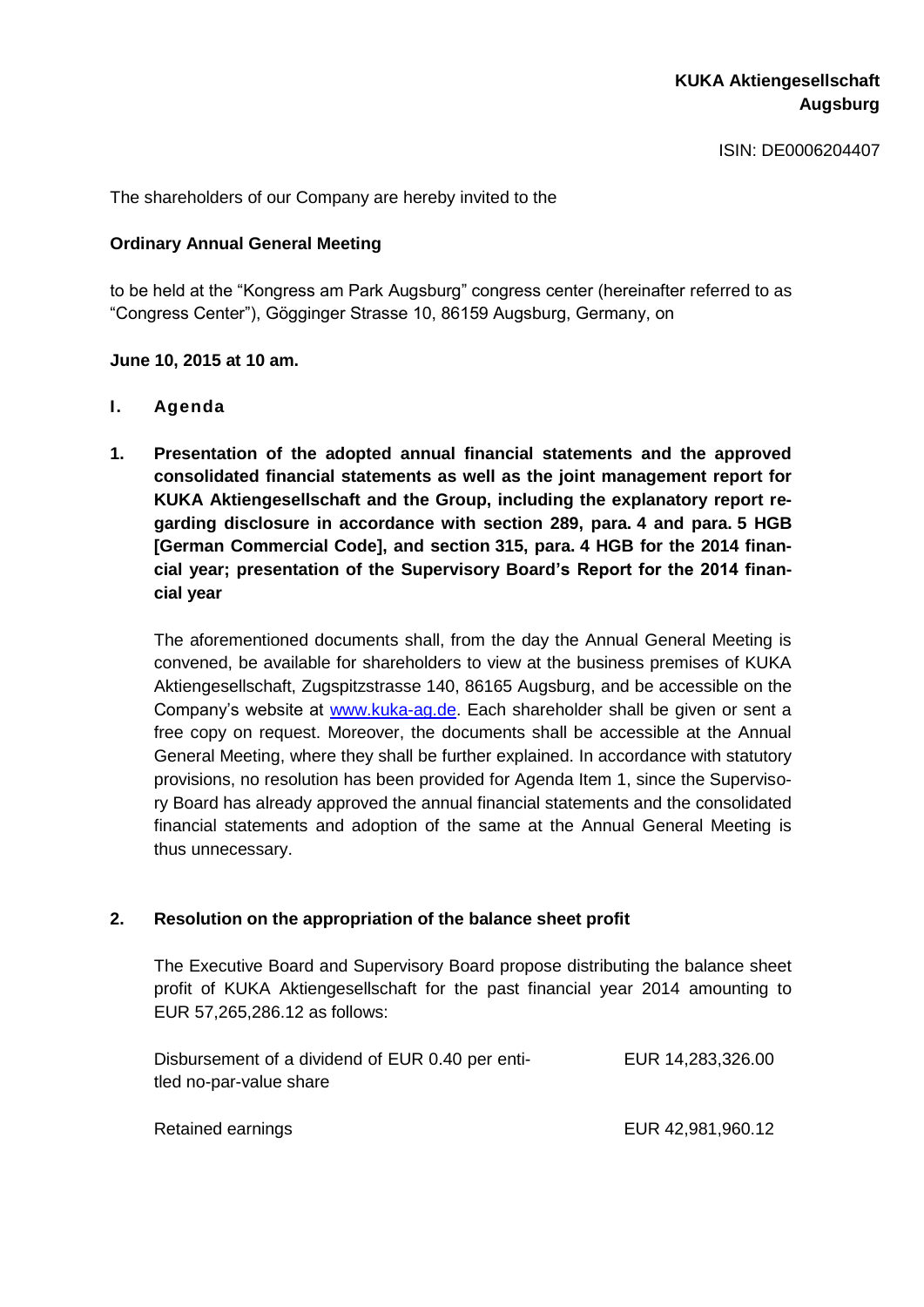As of the time at which the Annual General Meeting was convened, KUKA Aktiengesellschaft did not hold any treasury shares. If the Company does hold treasury shares at the time at which the Annual General Meeting is held, such shares are not entitled to dividends. In this case, an adapted resolution will be submitted for voting at the Annual General Meeting proposing to pay out an unchanged dividend of EUR 0.40 per entitled no-par-value share and increase the retained earnings while reducing the disbursement.

# **3. Resolution on approving the discharge from responsibility of the members of the Executive Board**

The Executive Board and the Supervisory Board propose that the members of the Executive Board be discharged from responsibility for the 2014 financial year.

It is planned that shareholders at the Annual General Meeting shall decide on the discharge from responsibility of each individual member of the Executive Board.

# **4. Resolution on approving the discharge from responsibility of the members of the Supervisory Board**

The Executive Board and the Supervisory Board propose that the members of the Supervisory Board be discharged from responsibility for the 2014 financial year.

It is planned that shareholders at the Annual General Meeting shall decide on the discharge from responsibility of each individual member of the Supervisory Board.

### **5. Elections to the Supervisory Board**

In connection with his election to the administrative board of Swisslog Holding AG on March 26, 2015, Dr. Walter Bickel retired from the Supervisory Board of KUKA Aktiengesellschaft as of this date.

Furthermore, Dr. Michael Proeller and Mr. Guy Wyser-Pratte resigned from their office as Members of the Supervisory Board of KUKA Aktiengesellschaft with effect from the conclusion of the Annual General Meeting on June 10, 2015 in both cases.

Pursuant to section 10, para. 4, sentence 1 of the Company's Articles of Association, the term of office of the newly elected Supervisory Board members shall be the remainder of the original term of office of the retiring Supervisory Board members, i.e. up to the conclusion of the Ordinary Annual General Meeting in 2018, at which the Supervisory Board members are to be discharged from their responsibility for the 2017 financial year.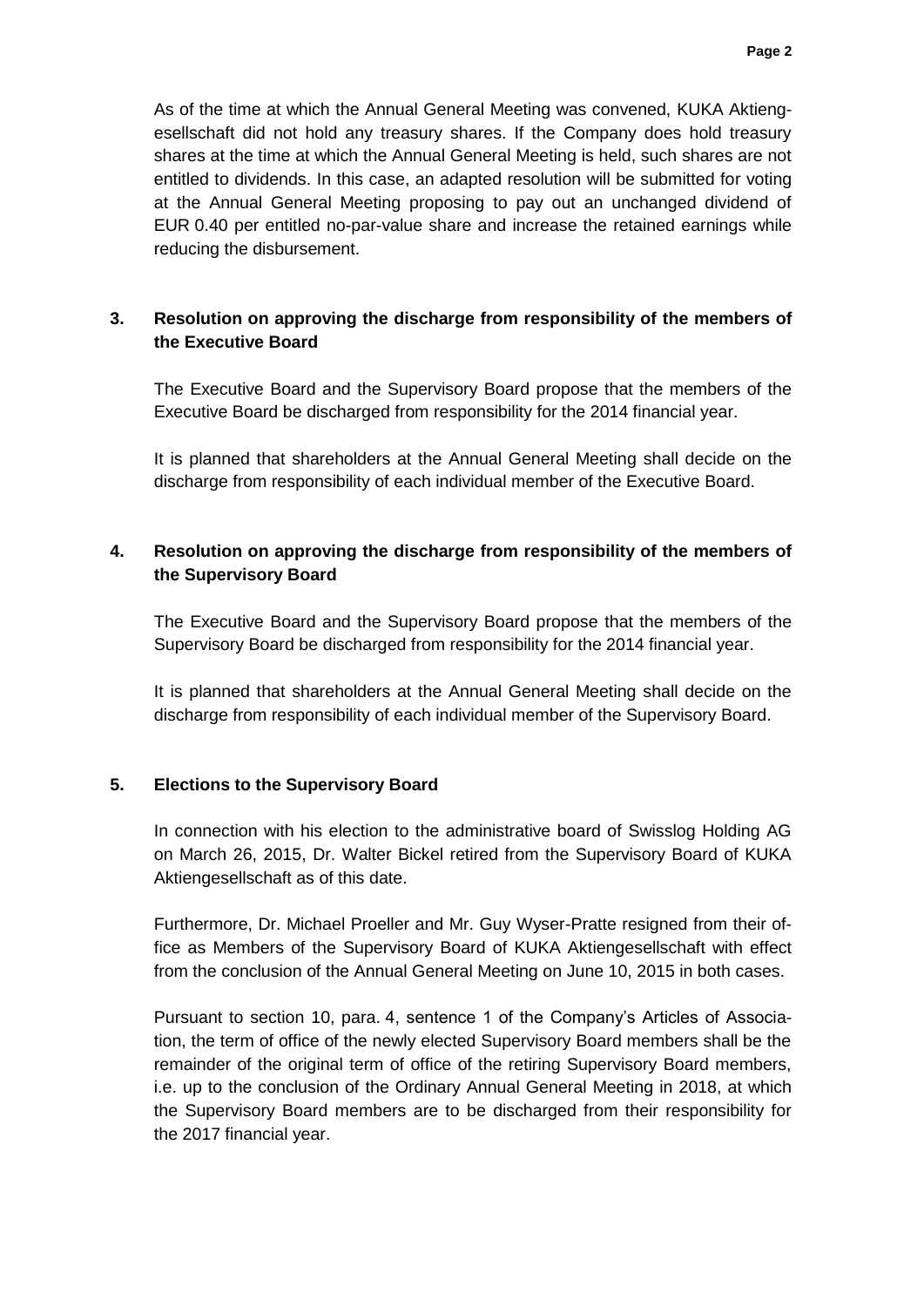Pursuant to section 96, para. 1 and section 101, para. 1 AktG [German Stock Corporation Act] in conjunction with section 7, no. 1 MitbestG [German Codetermination Act] and section 10, para. 1 of the Articles of Association, the Supervisory Board comprises twelve members in total, consisting of six members elected by the Annual General Meeting and six members elected in accordance with the German Co-determination Act.

The Annual General Meeting is not bound by nominations for election made by the shareholders' representatives on the Supervisory Board.

On the basis of the recommendations presented by the Supervisory Board's nomination committee, the Supervisory Board proposes that the following persons be elected to the Supervisory Board as the shareholders' representatives effective upon conclusion of the Annual General Meeting on June 10, 2015:

a) Dr. Hubert Lienhard

| Place of residence:                    | Heidenheim an der Brenz, Germany |
|----------------------------------------|----------------------------------|
| Age:                                   | 64 years                         |
| Profession/Education: Graduate Chemist |                                  |
| Current activity:                      | CEO of Voith GmbH                |

b) Friedhelm Loh

| Place of residence:                | Dietzhölztal, Germany                                                                                      |
|------------------------------------|------------------------------------------------------------------------------------------------------------|
| Age:                               | 68 years                                                                                                   |
| Profession/Education: Entrepreneur |                                                                                                            |
| Current activity:                  | Owner and CEO of Friedhelm Loh Stiftung & Co. KG<br>(and CEO of other companies of Friedhelm Loh<br>Group) |

c) Hans Ziegler

| Place of residence:                       | Feusisberg, Switzerland                     |
|-------------------------------------------|---------------------------------------------|
| Age:                                      | 62 years                                    |
| Profession/Education: Business Consultant |                                             |
| Current activity:                         | Member of Administrative Boards             |
|                                           | (in the companies stated below under II. 1) |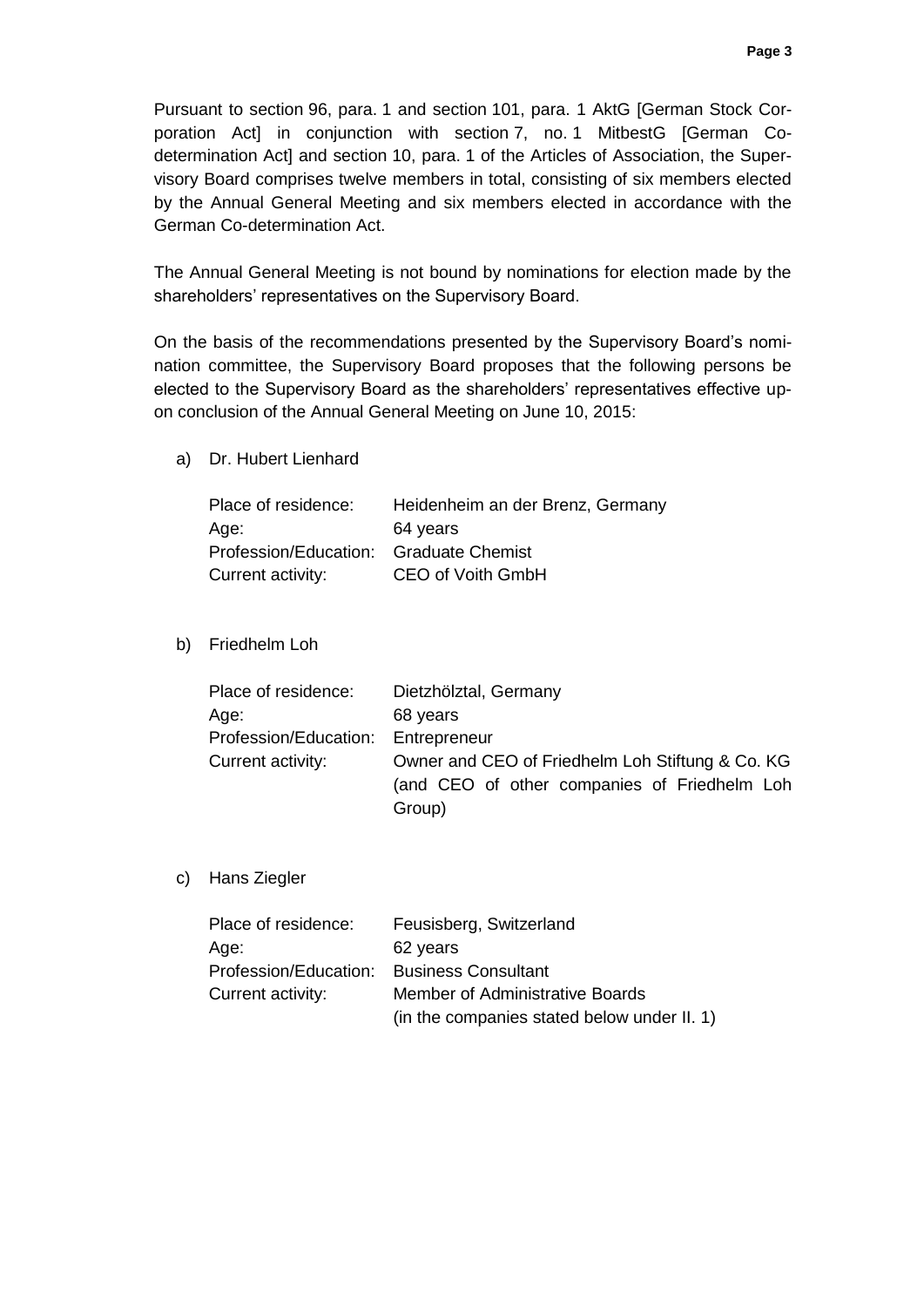# **6. Resolution on canceling the existing Authorized Capital 2011/II and on creating new Authorized Capital 2015, with authorization to exclude subscription rights, and on making relevant amendments to the Articles of Association**

Through partial utilization of the authorization to create authorized capital resolved at the Annual General Meeting on May 26, 2011, the Company increased its share capital by EUR 4,661,498.40 from EUR 88,180,120.60 to EUR 92.841.619,00 in November 2014 by issuing 1,792,884 new no-par-value bearer shares at an issue price of EUR 2.60 per no-par-value share against cash contributions.

In accordance with section 4, para. 5 of the Articles of Association, Authorized Capital 2011/II therefore still exists in the amount of EUR 39,428,560.60 with a term ending on May 25, 2016. This is to be canceled and replaced with new Authorized Capital 2015.

Joint resolution on Agenda Item 6 is intended to ensure that cancelation of the existing Authorized Capital 2011/II as per section 4, para. 5 of the Articles of Association only becomes effective if it is replaced by the new Authorized Capital 2015 in accordance with the following resolution.

The Executive Board and Supervisory Board propose to resolve the following:

- a) The Executive Board's authorization under section 4, para. 5 of the Articles of Association, subject to approval by the Supervisory Board, to increase the Company's share capital by issuing new shares on one or more occasions on or before May 25, 2016 by up to EUR 39,428,560.60 (Authorized Capital 2011/II) shall be revoked when this resolution comes into effect on entry into the commercial register with revocation of section 4, para. 5 of the Articles of Association.
- b) Subject to approval by the Supervisory Board, the Executive Board is hereby authorized to increase the Company's share capital on one or more occasions on or before June 9, 2020 by up to EUR 46,420,808.20 by issuing new shares in exchange for contributions in cash or in kind (Authorized Capital 2015). The shareholders shall be granted subscription rights. The new shares may also be underwritten by one or more financial institutions or by enterprises operating according to section 53, para. 1, sentence 1 or section 53b, para. 1, sentence 1 or section 7 of the German Banking Act, as specified by the Executive Board, subject to the obligation that they are offered to the shareholders for subscription (indirect subscription right). However, the Executive Board shall be authorized, subject to approval by the Supervisory Board, to exclude fractional amounts from shareholder subscription rights and to exclude shareholder subscription rights if a capital increase in exchange for contributions in kind takes place for the purpose of acquiring companies or parts of companies or interests in companies or other assets (including third-party claims against the Company). Subject to approval by the Supervisory Board, the Executive Board shall be further authorized to exclude shareholder subscription rights in the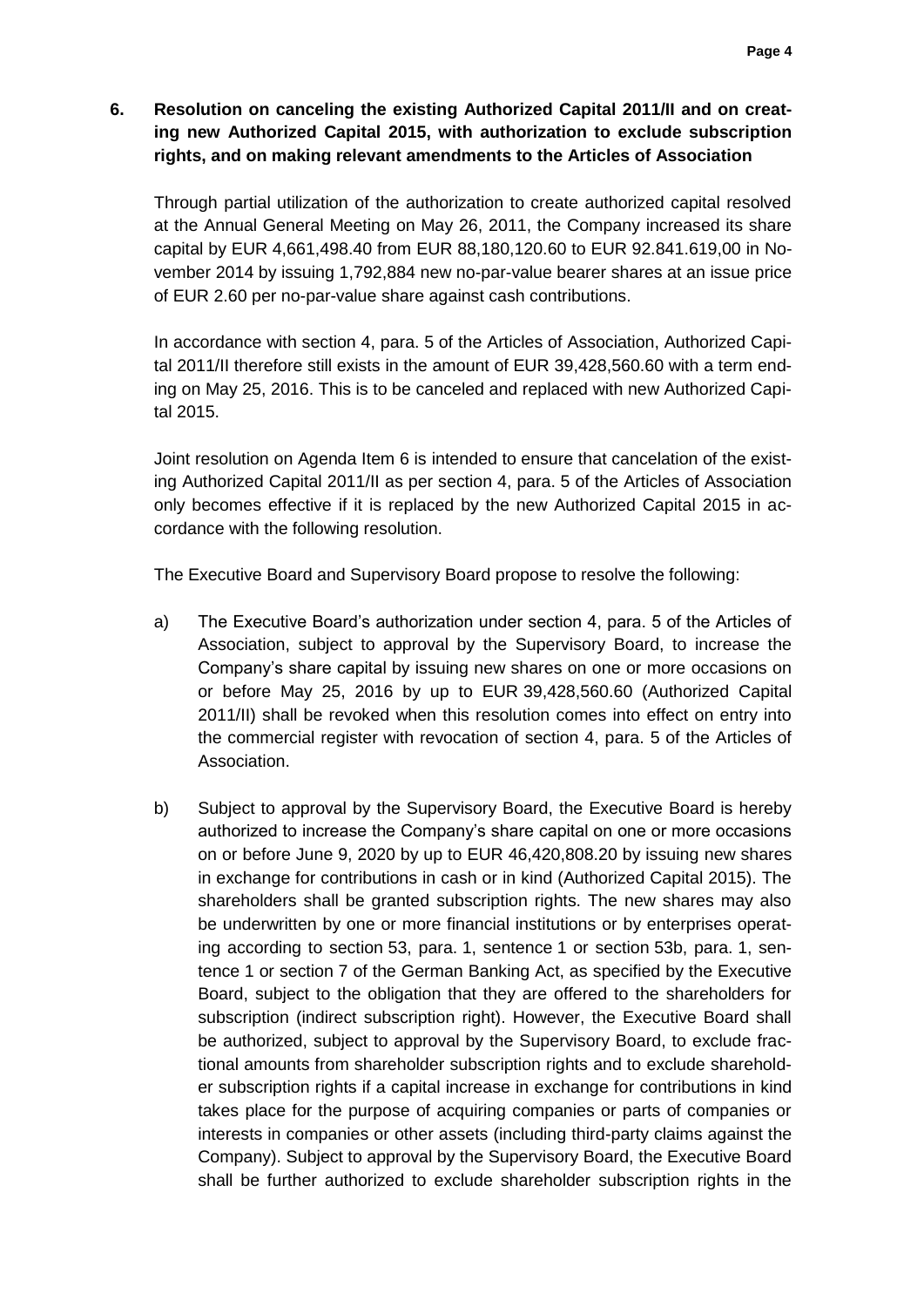event of Authorized Capital 2015 being used once or several times in exchange for cash contributions in an amount not exceeding 10 percent of the existing share capital at the time this authorization comes into effect and – if this value is lower – at the time this authorization is exercised, in order to issue the new shares at a price that is not significantly lower than the price of the Company's shares already quoted on the stock exchange at the time the new share issue price is finalized. Shares sold as a result of, and during the term of, the authorization granted at the Annual General Meeting of May 28, 2014 in accordance with section 71, para. 1, no. 8, sentence 5 AktG in conjunction with section 186, para. 3, sentence 4 AktG shall count towards the aforementioned 10% threshold. Furthermore, this 10% threshold shall also include shares issued for the purpose of servicing warrant or convertible bonds, participation rights or participating bonds or a combination of these instruments, provided that these instruments were issued as a result of, and during the term of, the authorization granted at the Annual General Meeting of May 28, 2014 in accordance with the appropriate application of section 186, para. 3, sentence 4 AktG.

The Executive Board, with authorization of the Supervisory Board, is only permitted to use the aforementioned authorization to exclude shareholder subscription rights to the extent that the pro rata amount of the total shares issued under exclusion of subscription rights does not exceed 20 percent of the share capital at the time the authorization becomes effective or of the existing share capital at the time this authorization is exercised, should this amount be less. The Executive Board shall be authorized, subject to approval by the Supervisory Board, to stipulate other details regarding the capital increase and its execution, in particular with regard to share rights and the terms and conditions relating to the issuance of shares.

c) Section 4, para. 5 of the Articles of Association shall be reworded as follows as soon as the present section 4, para. 5 is entered in the commercial register pursuant to letter a):

> "Subject to approval by the Supervisory Board, the Executive Board is authorized to increase the Company's share capital on one or more occasions on or before June 9, 2020 by up to EUR 46,420,808.20 by issuing new shares in exchange for contributions in cash or in kind (Authorized Capital 2015). The shareholders shall be granted subscription rights. The new shares may also be underwritten by one or more financial institutions or by enterprises operating according to section 53, para. 1, sentence 1 or section 53b, para. 1, sentence 1 or section 7 of the German Banking Act, as specified by the Executive Board, subject to the obligation that they are offered to the shareholders for subscription (indirect subscription right). However, the Executive Board shall be authorized, subject to approval by the Supervisory Board, to exclude fractional amounts from shareholder subscription rights and to exclude shareholder subscription rights if a capital increase in exchange for contributions in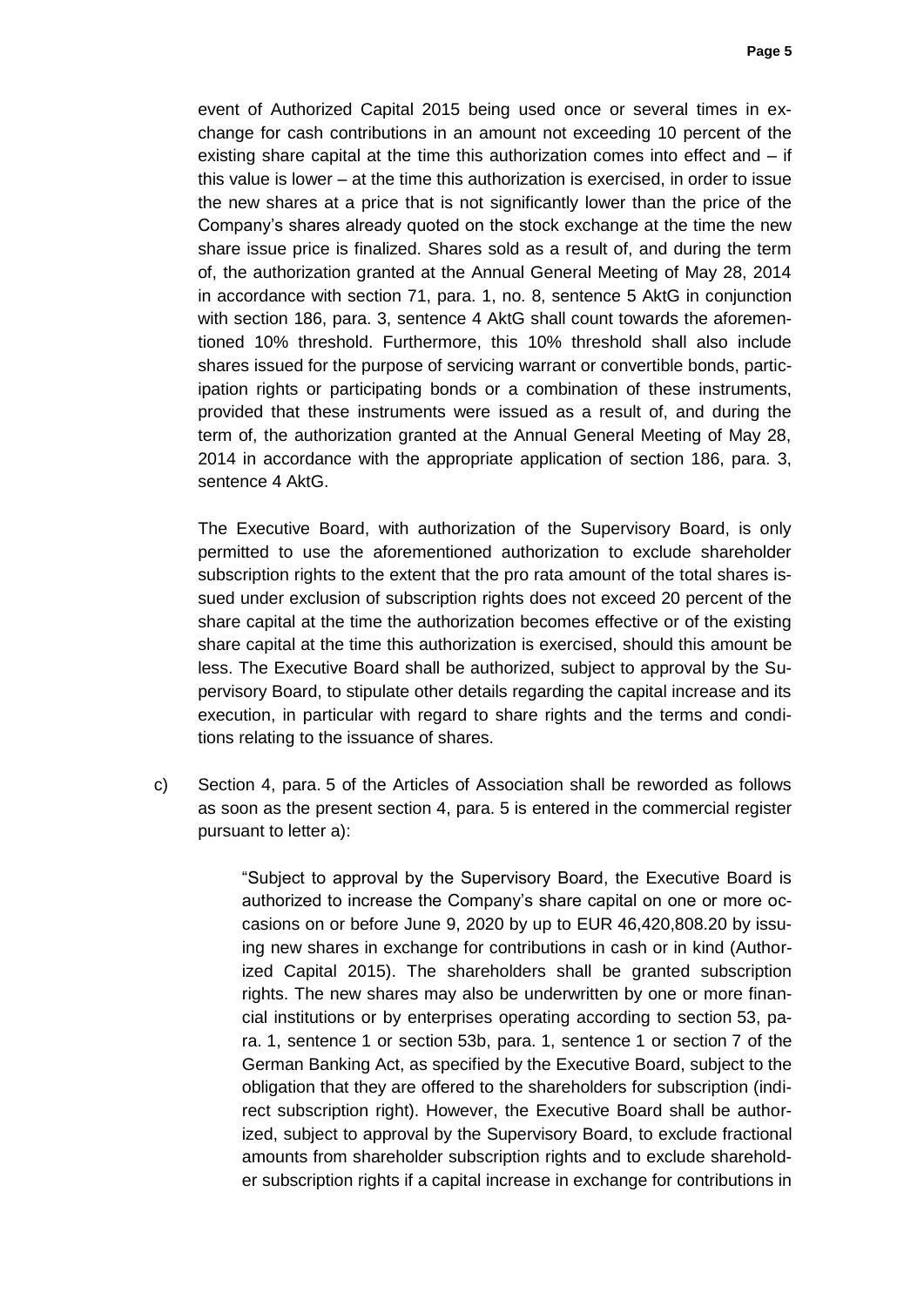kind takes place for the purpose of acquiring companies or parts of companies or interests in companies or other assets (including thirdparty claims against the Company). Subject to approval by the Supervisory Board, the Executive Board shall be further authorized to exclude shareholder subscription rights in the event of Authorized Capital 2015 being used once or several times in exchange for cash contributions in an amount not exceeding 10 percent of the existing share capital at the time this authorization comes into effect and - if this value is lower - at the time this authorization is exercised, in order to issue the new shares at a price that is not significantly lower than the price of the Company's shares already quoted on the stock exchange at the time the new share issue price is finalized. Shares sold as a result of, and during the term of, the authorization granted at the Annual General Meeting of May 28, 2014 in accordance with section 71, para. 1, no. 8, sentence 5 AktG in conjunction with section 186, para. 3, sentence 4 AktG shall count towards the aforementioned 10% threshold. Furthermore, this 10% threshold shall also include shares issued for the purpose of servicing warrant or convertible bonds, participation rights or participating bonds or a combination of these instruments, provided that these instruments were issued as a result of, and during the term of, the authorization granted at the Annual General Meeting of May 28, 2014 in accordance with the appropriate application of section 186, para. 3, sentence 4 AktG.

The Executive Board, with authorization of the Supervisory Board, is only permitted to use the aforementioned authorization to exclude shareholder subscription rights to the extent that the pro rata amount of the total shares issued under exclusion of subscription rights does not exceed 20 percent of the share capital at the time the authorization becomes effective or of the existing share capital at the time this authorization is exercised, should this amount be less. The Executive Board shall be authorized, subject to approval by the Supervisory Board, to stipulate other details regarding the capital increase and its execution, in particular with regard to share rights and the terms and conditions relating to the issuance of shares."

d) The Supervisory Board is hereby authorized to amend the wording of section 4, para. 1 and 5 of the Articles of Association following complete or partial execution of the capital increase, as appropriate each time after Authorized Capital 2015 has been used, or, if Authorized Capital 2015 has not been used or fully used by June 9, 2020, following expiration of the authorization.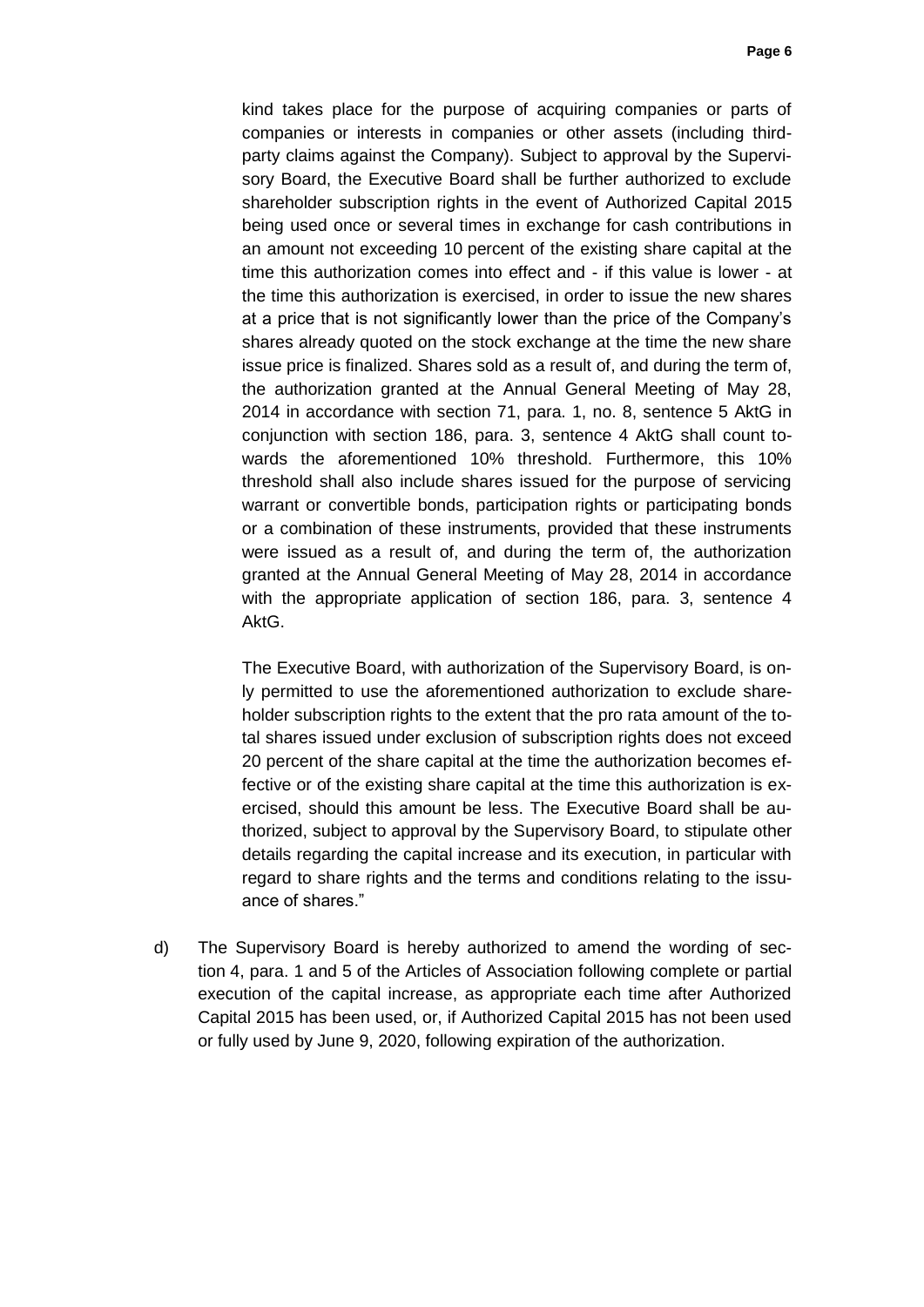**7. Election of the auditor of the annual financial statements and the consolidated financial statements for the 2015 financial year, as well as the auditor for an independent review, if applicable, of the condensed financial statements and the interim management report for the first half-year of the 2015 financial year**

The Supervisory Board proposes, on the basis of the Audit Committee's recommendation, to resolve that KPMG AG Wirtschaftsprüfungsgesellschaft, Berlin, be elected as the auditor of the annual financial statements and the consolidated financial statements for the 2015 financial year and for an independent review of the condensed financial statements and the interim management report for the first halfyear of the 2015 financial year, if such a review of these statements is conducted.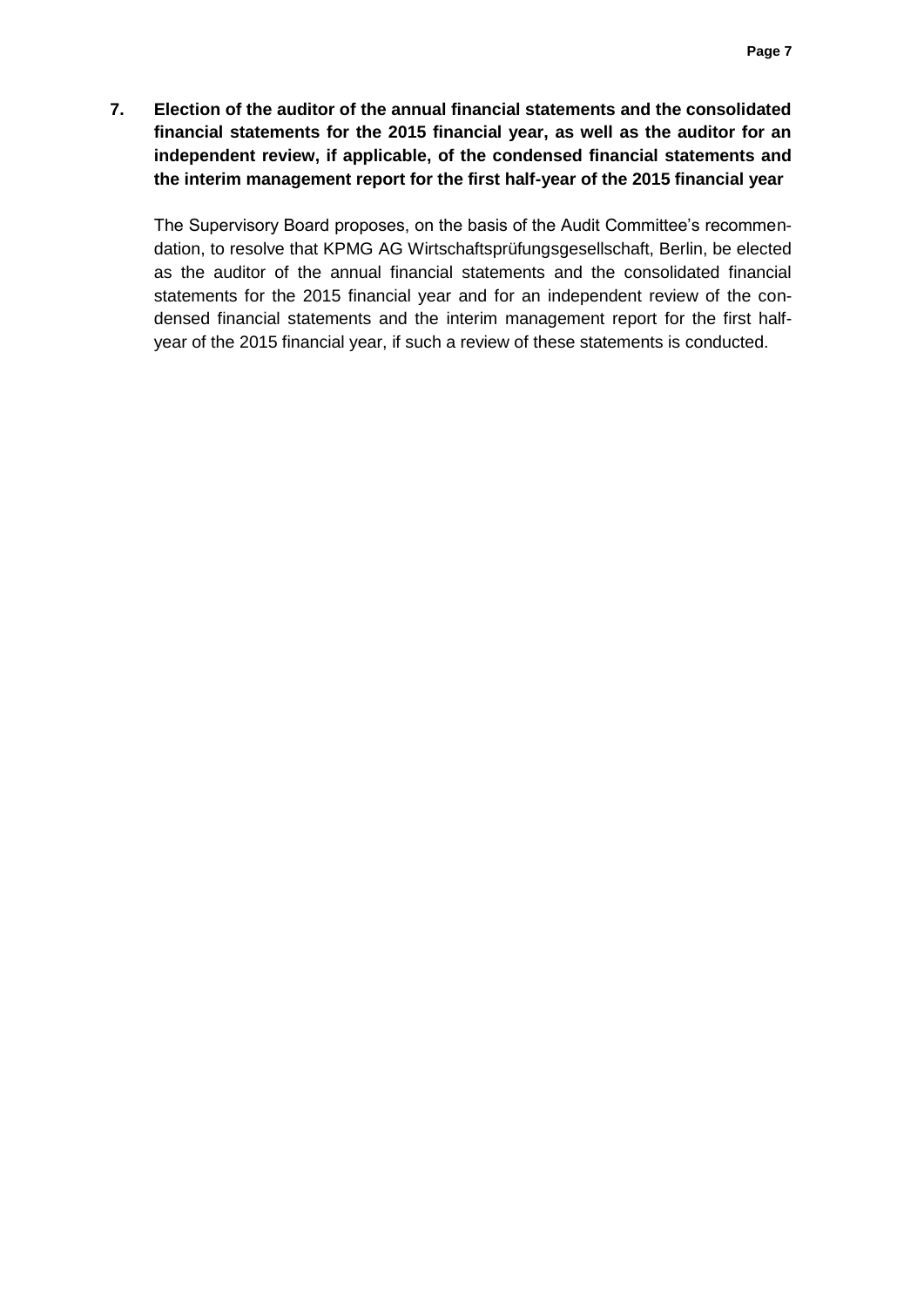### **II. Supplementary information relating to Agenda Item 5**

### **1. Disclosures pursuant to section 125, para. 1, sentence 5 AktG**

The candidates proposed for election to the Supervisory Board under Agenda Item 5 are members of the supervisory board of the companies listed under a) and members of a comparable domestic or foreign controlling body of the companies listed under b) for each candidate.

### Dr. Hubert Lienhard

- a) Membership in statutory supervisory boards EnBW AG, Karlsruhe Heraeus Holding GmbH, Hanau SGL Carbon SE, Wiesbaden SMS Holding GmbH, Düren Voith Turbo Beteiligungen GmbH (Chairman), Heidenheim an der Brenz
- b) Membership in comparable domestic/foreign controlling bodies Voith Hydro Holding GmbH & Co. KG (Chairman), Heidenheim an der Brenz Voith Industrial Services Holding GmbH & Co. KG (Chairman), Stuttgart Voith Paper Holding GmbH & Co. KG (Chairman), Heidenheim an der Brenz Voith Turbo GmbH & Co. KG (Chairman), Heidenheim an der Brenz

#### Friedhelm Loh

- a) Membership in statutory supervisory boards Deutsche Oppenheim Family Office AG, Grasbrunn Deutsche Messe AG, Hannover
- b) Membership in comparable domestic/foreign controlling bodies Rittal Holdings Ltd., Rotherham (South Yorkshire), England Cito Benelux B.V., Zevenaar, The Netherlands Cito Benelux (Onroerend Goed) B.V., Zevenaar, The Netherlands Rittal B.V., Zevenaar, The Netherlands Rittal Corporation, Urbana (OH), USA (Chairman) Rittal Electrical Equipment (Shanghai) Co. Ltd., Shanghai, China (Chairman) Rittal Electro-Mechanical Technology (Shanghai) Co. Ltd., Shanghai, China (Chairman) Rittal Swiss Holding AG, Appenzell, Schwitzerland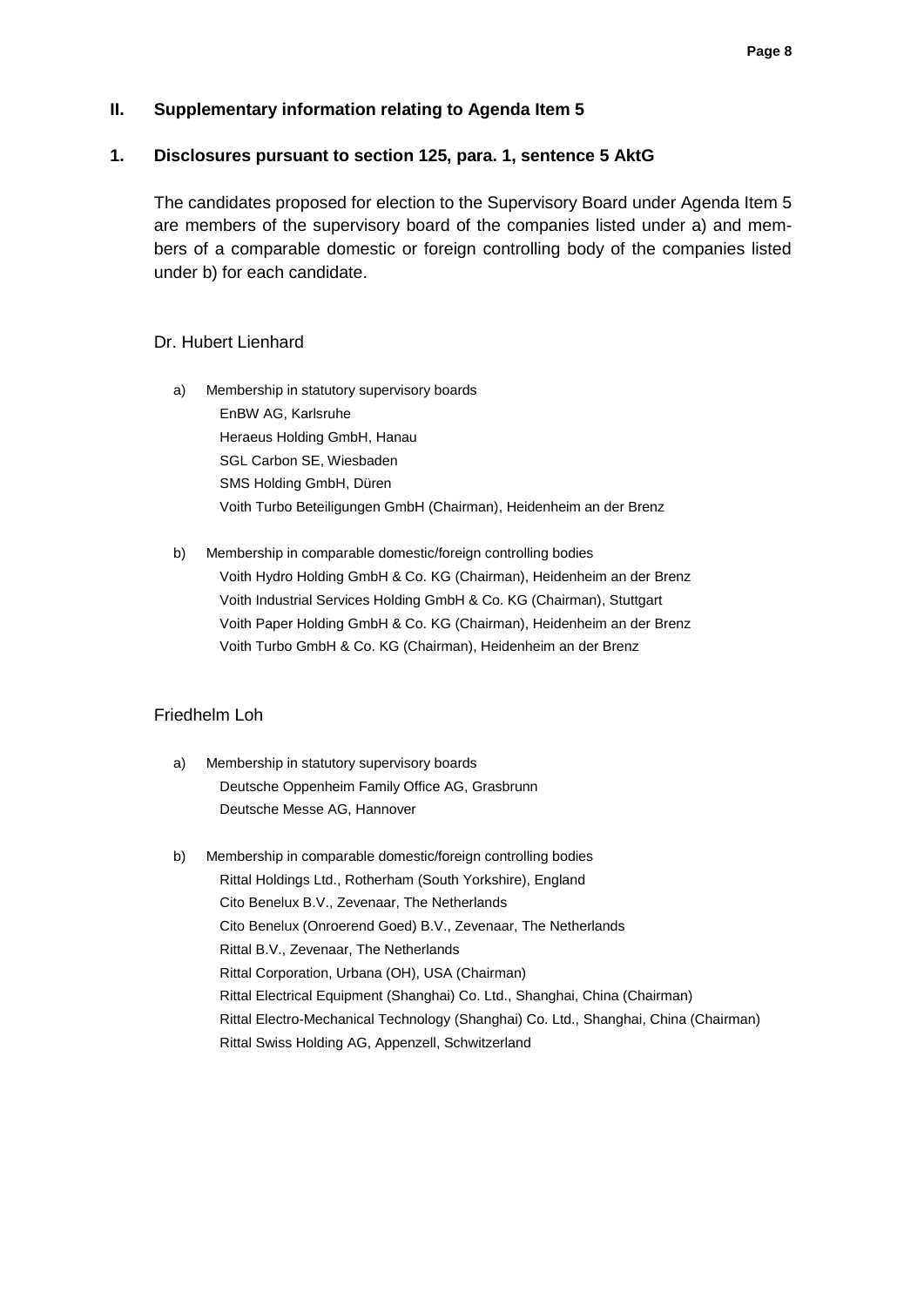#### Hans Ziegler

- a) Membership in statutory supervisory boards None
- b) Membership in comparable domestic/foreign controlling bodies Swisslog Holding AG, Buchs, Switzerland OC Oerlikon Corporation AG, Pfäffikon, Switzerland Schmolz + Bickenbach Holding AG, Emmenbrücke, Switzerland Credor Holding AG, Will, Switzerland think & act AG, Feusisberg, Switzerland

# **2. Disclosures regarding section 5.4.1, para. 4 to 6 of the German Corporate Governance Codex (GCGC)**

With reference to section 5.4.1, para. 4 to 6 GCGC, the following disclosures are made regarding the proposed candidates:

Dr. Hubert Lienhard is CEO of Voith GmbH. According to the latest voting rights notification dated April 1, 2015, Voith GmbH holds an indirect interest of 25.10 percent of the voting rights in KUKA Aktiengesellschaft through J.M. Voith GmbH & Co. Beteiligungen KG.

Mr. Friedhelm Loh is sole shareholder and managing director, with sole power of representation, of SWOCTEM GmbH. According to the latest voting rights notification dated August 5, 2014, SWOCTEM GmbH holds 10.018 percent of the voting rights in KUKA Aktiengesellschaft.

Mr. Hans Ziegler is currently still a member of the administrative board of Swisslog Holding AG. KUKA Aktiengesellschaft holds an interest of approximately 94.5 percent (as at December 31, 2014) in Swisslog Holding AG. Mr. Ziegler has declared that, should he be elected to the Supervisory Board of KUKA Aktiengesellschaft, he will resign as member of the administrative board of Swisslog Holding AG on June 10, 2015.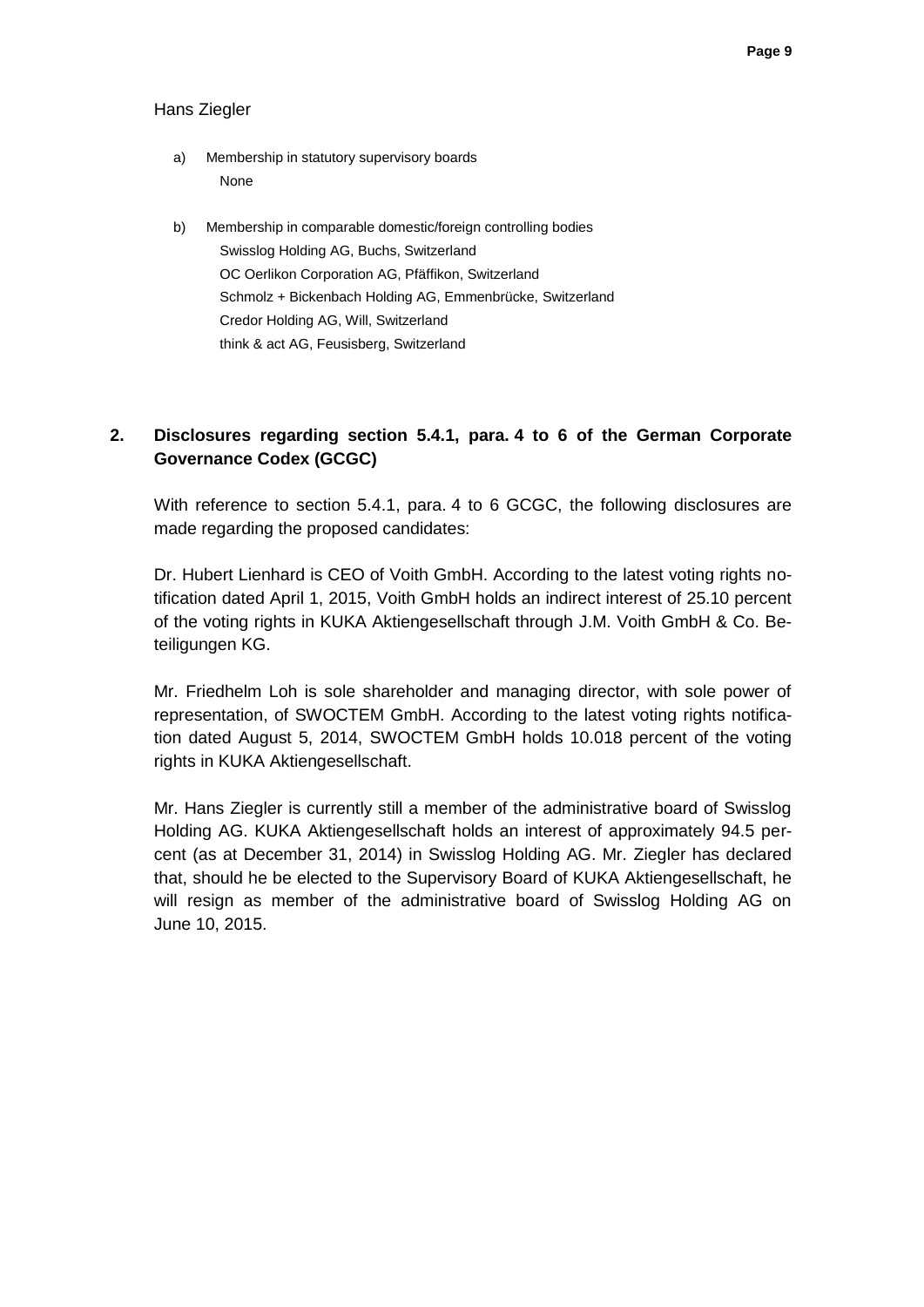#### **III. Reports**

# **Report of the Executive Board to the Annual General Meeting concerning Agenda Item 6 pursuant to section 203, para. 2 and section 186, para. 4, sentence 2 AktG**

In accordance with section 4, para. 5 of the Articles of Association, Authorized Capital 2011/II still exists in the amount of EUR 39,428,560.60 with a term ending on May 25, 2016. This is to be canceled and replaced with new Authorized Capital 2015 to allow the Company to react to market conditions in such a manner as to avoid negative impacts on the share price over as long a term as possible and, in particular, to create a capability of reacting promptly and flexibly to capital market requirements, as is customary in the market and sector.

With regard to Agenda Item 6, the Executive Board has, in accordance with section 203, para. 2 and section 186, para. 4, sentence 2 AktG, drawn up a report outlining the reasons for the authorization to exclude shareholder subscription rights. This report shall, from the day the Annual General Meeting is convened, be available for shareholders to view at the Company's premises, as well as on the Internet at www.kuka-ag.de. On request, every shareholder shall be sent this report without delay and free of charge. The report shall be announced as follows:

In principle, our shareholders are entitled to a subscription right, if Authorized Capital 2015 is used.

The authorization to exclude subscription rights for fractional amounts serves to produce a feasible subscription ratio with regard to the amount of the respective capital increase. Without the exclusion of subscription rights regarding fractional amounts, the technical execution of the capital increase and the exercising of subscription rights would be seriously impaired, particularly when executing a capital increase in whole amounts. The new shares excluded from shareholder subscription rights as unassigned fractions shall be either sold on the stock market or disposed of in some other manner in the Company's best interest.

Moreover, this authorization provides that subscription rights may be excluded in the case of certain capital increases made in exchange for contributions in kind. This exclusion serves to enable the acquisition of companies or parts of companies or participating interests in companies or other assets in exchange for the granting of shares. If such acquisition leads to tax savings for the seller through the capital increase made in exchange for contributions in kind, or if the seller is, for other reasons, more interested in acquiring shares in the Company than in a monetary payment, the option provided for here will further strengthen the negotiating position of the Company. In individual cases, it can also be of particular interest for the Company to offer new shares to the seller as consideration. Authorized capital enables the Company to quickly and flexibly take advantage of emerging opportunities in order to acquire, where suitable in individual cases, companies or parts of companies or participating interests in companies or other assets in return for new shares. The au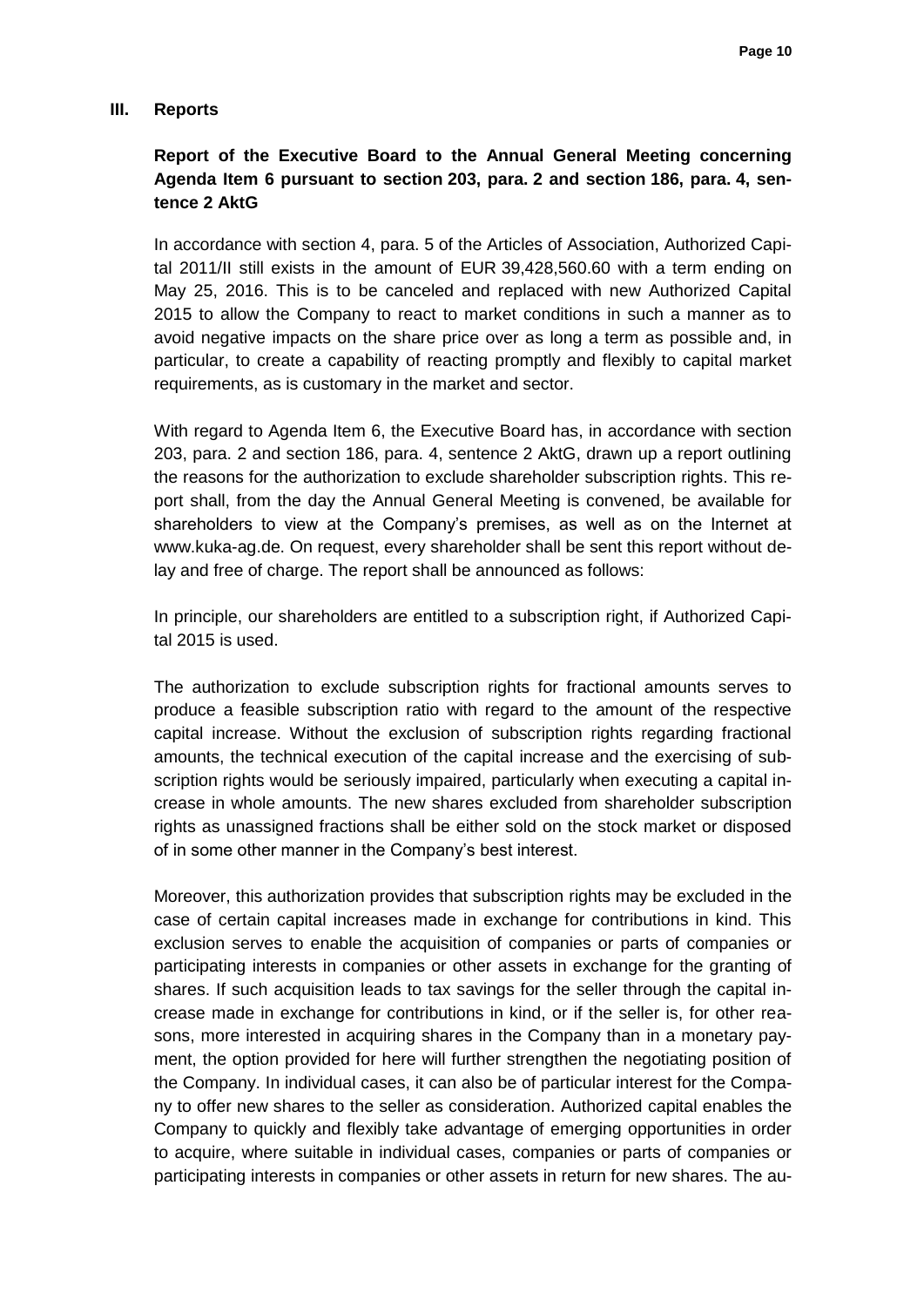thorization requested will, in individual cases, thus enable acquisitions to be optimally financed in exchange for issuing new shares, while strengthening the equity capital base of the Company. Other assets to be acquired may also include liabilities (loans or bonds) of the Company. If such assets are brought into the Company as contributions in kind, this causes the liability to be canceled and strengthens the equity capital at the same time. Management intends to exercise the option of increasing the capital from authorized capital in exchange for contributions in kind using the authorization to exclude subscription rights only if the value of the new shares and the value of the consideration for the company, parts of the company, participating interests in the company, or other assets to be acquired are in appropriate relation to each other. In principle, the issue price of the new shares to be offered shall, in this respect, be based on the stock market price. This prevents any economic disadvantage for shareholders excluded from subscription rights. In view of all these circumstances, the authorization to exclude subscription rights to the extent outlined is necessary, suitable, appropriate and in the interest of the Company. If Management exercises the authorization granted to it, the Executive Board shall report at the Annual General Meeting following any acquisition made in exchange for issuing new shares in the Company.

By granting authorization to exclude subscription rights in cases where new shares are sold at a price not substantially lower than the current stock market price, it will be possible to simplify the exclusion of subscription rights in accordance with section 203, para. 1 and para. 2 in conjunction with section 186, para. 3, sentence 4 AktG. The authorization to exclude subscription rights shall be limited to a maximum amount of 10 percent of the share capital existing at the time this authorization comes into effect or, if this value is lower, at the time Authorized Capital 2015 is used. Shares sold as a result of, and during the term of, the authorization granted at the Annual General Meeting of May 28, 2014 in accordance with section 71, para. 1, no. 8, sentence 5 AktG in conjunction with section 186, para. 3, sentence 4 AktG shall count towards the aforementioned 10% threshold. Furthermore, this 10% threshold shall also include shares issued for the purpose of servicing warrant or convertible bonds, participation rights or participating bonds or a combination of these instruments, provided that these instruments were issued as a result of, and during the term of, the authorization granted at the Annual General Meeting of May 28, 2014 in accordance with the appropriate application of section 186, para. 3, sentence 4 AktG.

Moreover, this authorization shall also be subject to the condition that the issue price of the new shares must not be substantially lower than the stock market price of the Company shares already quoted on the stock market. This is in the Company's interests and serves to achieve the best possible selling price when issuing the shares. The legally stipulated option in section 186, para. 3, sentence 4 AktG to exclude subscription rights enables Management to quickly, flexibly and costeffectively exploit opportunities arising as a result of prevailing stock market conditions. This would optimally strengthen the Company's capital resources in the interest of the Company and all shareholders. By avoiding the time-consuming and costintensive handling of subscription rights, the Company will be able to meet its equity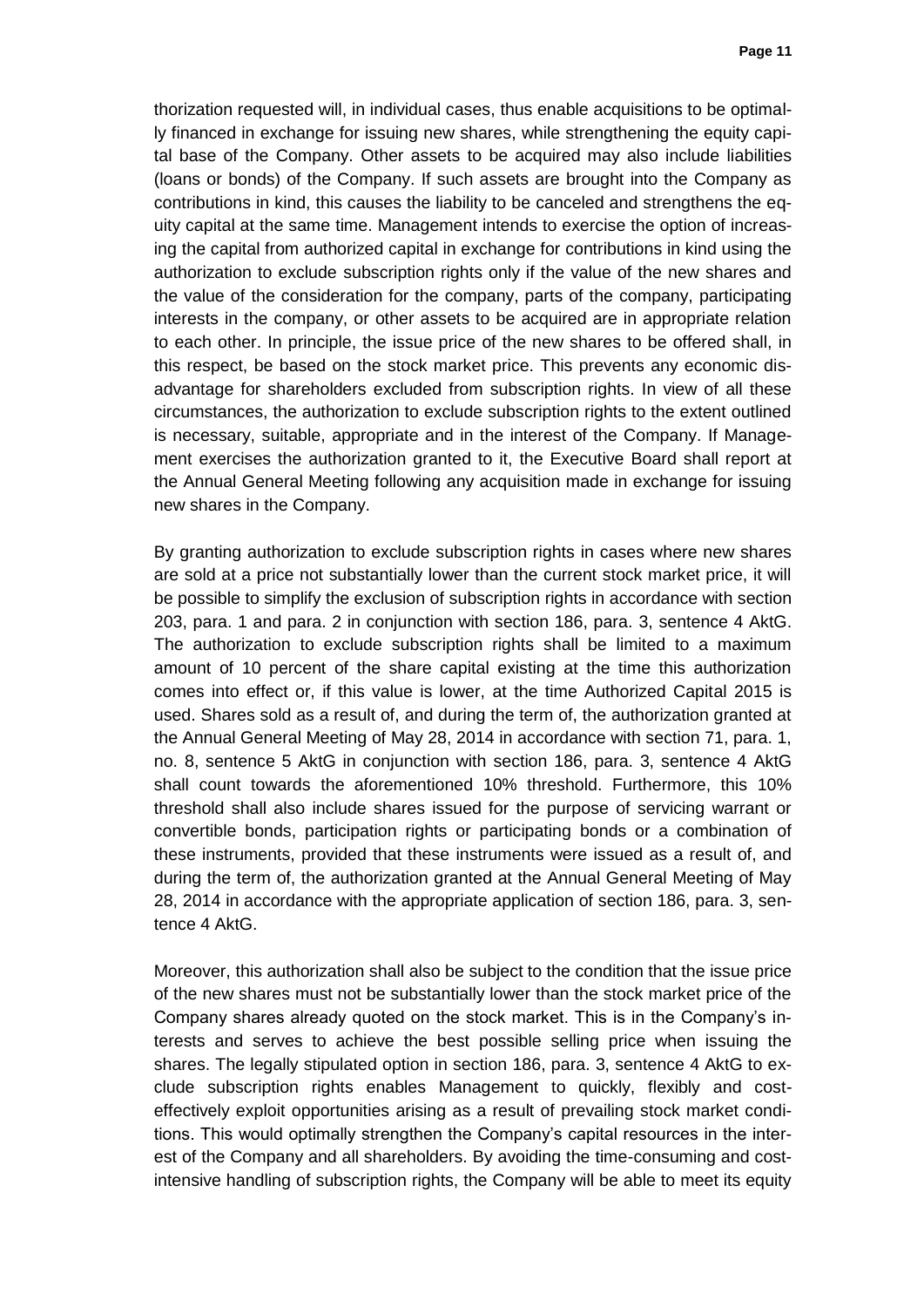requirements quickly when market opportunities arise at short notice. Furthermore, this will also make it possible to acquire new shareholder groups in Germany and abroad. Section 186, para. 2 AktG allows publication of the subscription price up to the third-last day of the subscription period. However, in light of the frequent volatility on the stock markets, particularly more recently, a market risk spanning several days still exists and may lead to safety margins being deducted when the subscription price is fixed. Moreover, granting a subscription right would jeopardize successful placement with third parties owing to the uncertainty as to whether the subscription right will be exercised, and also owing to the additional expense involved. Finally, if subscription rights were granted, the Company would not be able to react quickly to favorable or unfavorable market conditions owing to the two-week subscription period. Instead, the Company would be exposed to falling share prices during the subscription period, which might lead to the Company acquiring equity capital on less favorable terms. The possibility to optimally strengthen the Company's capital resources in the interest of the Company and all shareholders is of particular importance to the Company, since the Company must be able to take advantage of market opportunities in its markets quickly and flexibly, as well as to cover any capital requirements that may arise at very short notice as a result thereof. The selling price, and thus the funds flowing into the Company for the new shares, shall be based on the stock market price of the shares already quoted on the stock market and shall not be substantially lower than the current stock market price, probably not more than 3 percent lower, and in any event not more than 5 percent lower than this price. In view of the fact that all shares issued by the Company hitherto have been approved for trading on the regulated market, on the Frankfurt stock exchange among others, shareholders interested in retaining their percentage interest when the authorization excluding subscription rights is exercised in accordance with section 186, para. 3, sentence 4 AktG can, as things currently stand, acquire additional shares in the Company on the stock market without any difficulty.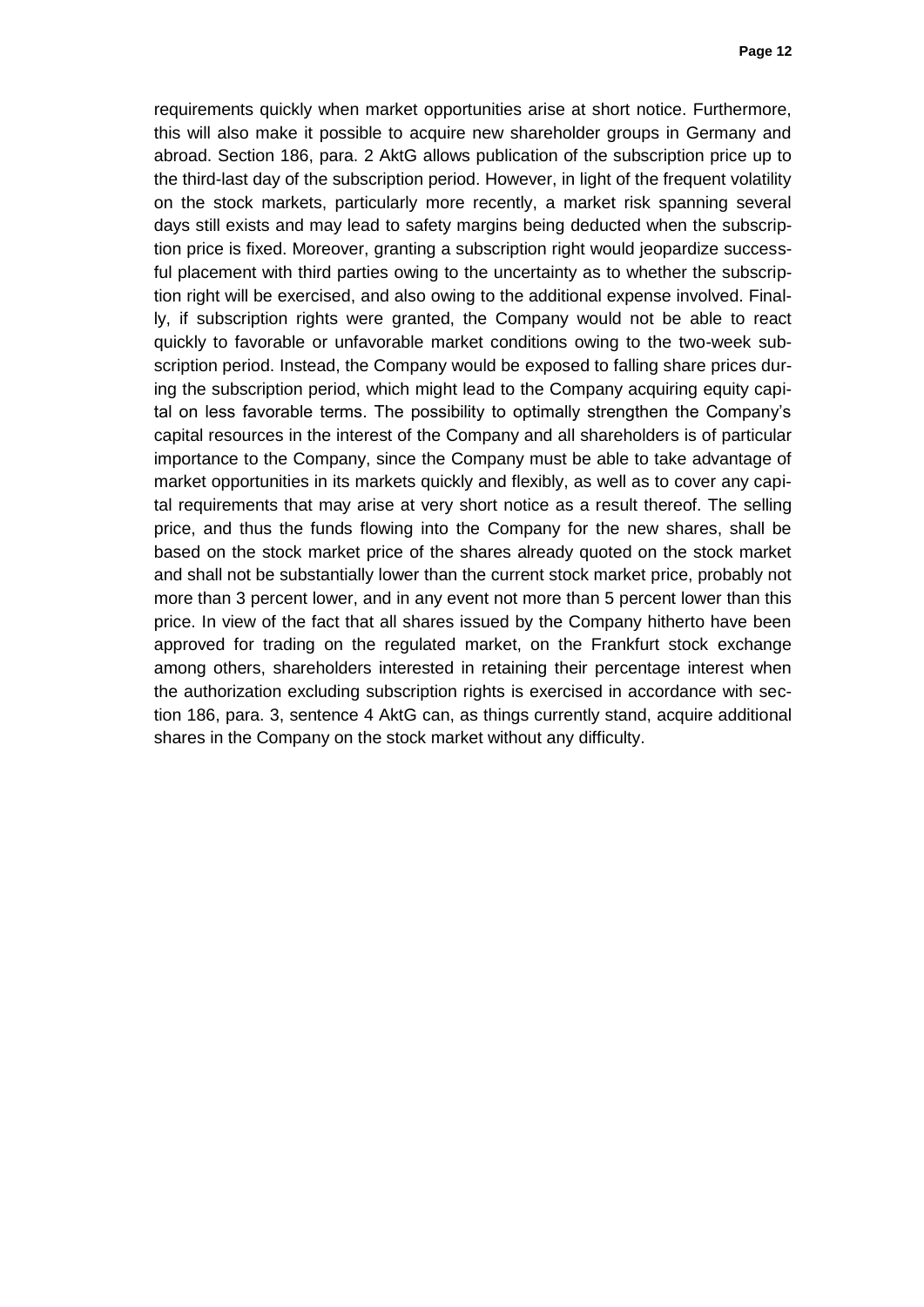### **IV. Further information relating to the convening of the Annual General Meeting**

### **Total number of shares and voting rights**

The Company's share capital comprises, at the time the Annual General Meeting is convened, 35,708,315 no-par-value shares; there are no other share classes. Each share confers one vote, resulting in 35,708,315 participating and voting shares.

# **Prerequisites for attending the Annual General Meeting and exercising voting rights (with record date in accordance with section 123, para. 3, sentence 3 AktG [Stock Corporation Act] and its meaning)**

Shareholders wishing to attend the Annual General Meeting and exercise their voting right must register prior to the General Meeting. In addition, shareholders are required to provide proof of their right to attend the Annual General Meeting or to exercise voting rights. A certificate of share ownership issued in German or English by their custodian bank with reference being made to the start of the 21st day before the Annual General Meeting, Wednesday, May 20, 2015, 0:00 hours CEST (so-called "record date") is sufficient.

The registration and proof of share ownership must be in text form and be sent to the Company to the following address and be received no later than the seventh day prior to the General Meeting, i.e. at the latest by Wednesday, June 3, 2015, 24:00 hours, CEST:

> **KUKA Aktiengesellschaft c/o C-HV AG Gewerbepark 10 92289 Ursensollen**

**Fax: +49 9628 92 99 871 e-mail: [HV@Anmeldestelle.net](mailto:HV@Anmeldestelle.net)**

With respect to attendance at the General Meeting and the exercise of voting rights, only those persons shall be deemed shareholders for the Company's purposes who have provided such proof. In this respect, the right to attend and the scope of the voting rights shall be determined exclusively on the basis of the shareholding proven as of the record date. The record date does not involve any lock-up period for the shares. Even if all or some of the shares are sold after the record date, the shares held by the shareholder as of the record date shall be authoritative for attendance and for the scope of the voting rights; i.e. any sale of shares after the record date shall not affect the right to attend or the scope of voting rights. The same shall apply accordingly to new shares or additional shares acquired after the record date. Persons who do not hold any shares yet as of the record date and become shareholders after that date shall not be entitled to attend or vote. Furthermore, the record date is not a relevant date for dividend rights.

Admission tickets to the Annual General Meeting shall be issued to the shareholders after proper receipt of the registration and proof of share ownership. To ensure timely receipt of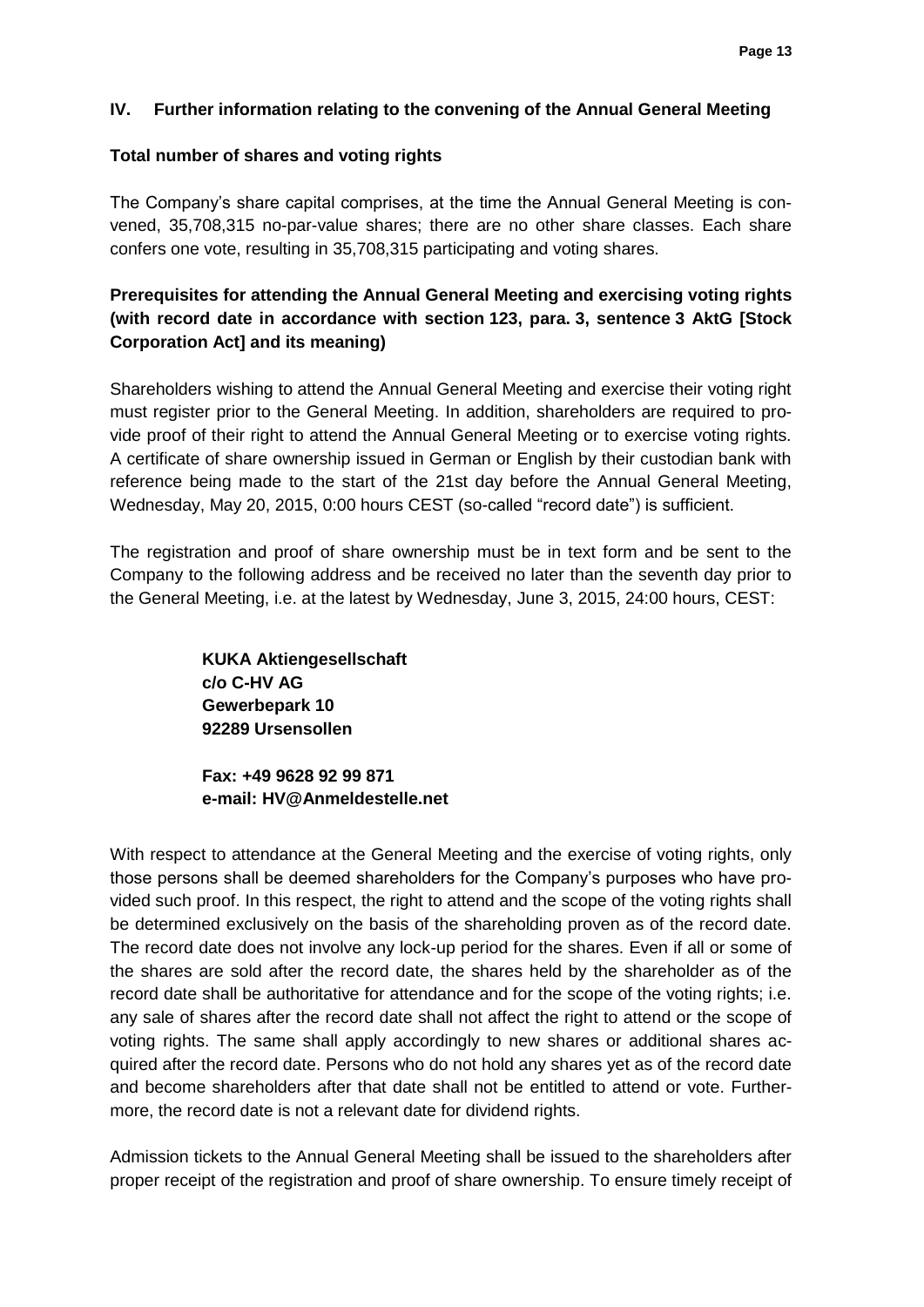admission tickets, we kindly ask shareholders to send the registration and proof of share ownership as early as possible.

### **Voting by proxy**

Shareholders may, by appropriately granting power of attorney, also exercise their voting rights at the Annual General Meeting by way of proxy, e.g. through a bank or a shareholders' association. If the shareholder appoints more than one person as a proxy, the Company may reject one or more of these persons. The requirement to register in due time and form and provide proof of share ownership in accordance with the above stipulations shall apply also in the case of voting by proxy.

In principle, any granting of power of attorney, revocation thereof and proof of authorization in relation to the Company must be in text form in accordance with section 134, para. 3, sentence 3 AktG. For granting power of attorney, shareholders may use the proxy section on the admission ticket form that they will receive after registration, or the proxy form that can be downloaded from the Company's website at [www.kuka-ag.de.](http://www.kuka-ag.de/) Shareholders shall also have the option of issuing special power of attorney in text form. Until the beginning of voting at the Annual General Meeting, the following address, fax number and e-mail address shall be available for sending proof of authorization as a proxy and for revoking power of attorney:

> **KUKA Aktiengesellschaft c/o C-HV AG Gewerbepark 10 92289 Ursensollen**

**Fax: +49 9628 92 99 871 e-mail: vollmacht@c-hv.com**

The entry and exit desks at the Annual General Meeting shall be available for this purpose on the day of the Annual General Meeting, from 9:00 am, at the Congress Center, Gögginger Strasse 10, 86159 Augsburg.

If a bank, a shareholders' association or any other equivalent institution, entity or person in accordance with section 135 AktG is appointed as a proxy, the text form requirement for such power of attorney shall apply neither by law nor according to the Company's Articles of Association. According to the law, it shall, in such cases, suffice if the proxy is able to validate its power of attorney. In addition, the power of attorney must be complete and refer only to the exercise of voting rights. Therefore, we advise shareholders wishing to authorize a bank, a shareholders' association or any other equivalent institution, entity or person as a proxy in accordance with section 135 AktG to confer with the proxy regarding the form that the power of attorney should take. In such cases, power of attorney shall be granted only to a specified proxy. According to section 135, para. 7 AktG, however, the effectiveness of the voting shall not be impaired by any breach of the aforementioned and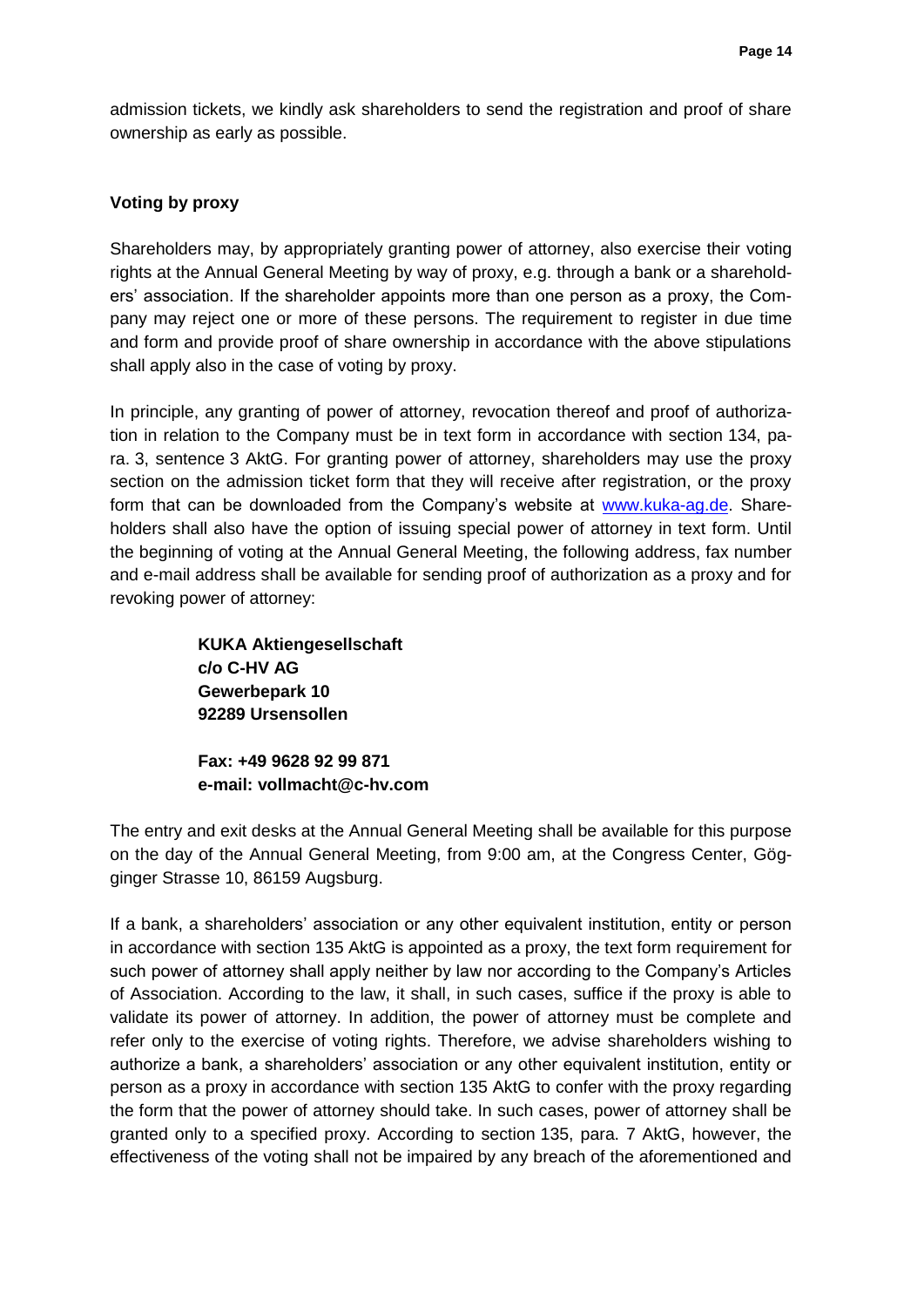specified additional requirements stated in section 135 AktG for the appointment of a proxy as stated in this section.

We offer our shareholders the possibility of authorizing Company-appointed proxies to exercise their voting rights. The Company has laid down the following provisions for this: The exercise of voting rights by such Company-appointed proxies shall be subject to express instructions given in respect of the specific items on the agenda. Without such express instructions, voting rights shall not be deemed to have been represented. The form for granting power of attorney and issuing instructions that is sent together with the admission ticket can be used for granting power of attorney. Any granting of power of attorney (along with instructions), revocation thereof and proof of authorization in relation to the Company must be in text form. The Company must receive power of attorney for Company-appointed proxies, along with express instructions, at the latest by Monday, June 8, 2015, 24:00 hours CEST, sent to the address below:

> **KUKA Aktiengesellschaft c/o C-HV AG Gewerbepark 10 92289 Ursensollen**

**Fax: +49 9628 92 99 871 e-mail: vollmacht@c-hv.com**

The entry and exit desks at the Annual General Meeting shall be available for giving, revoking and altering instructions in relation to any Company-appointed proxy on the day of the Annual General Meeting, from 9:00 am, at the Congress Center, Gögginger Strasse 10, 86159 Augsburg.

The offer of the option to authorize Company-appointed proxies to exercise voting rights shall not affect any of the aforementioned possibilities of participation and representation, including attendance in person or participation via another proxy, such as a bank or shareholders' association. All these possibilities shall remain fully open to shareholders.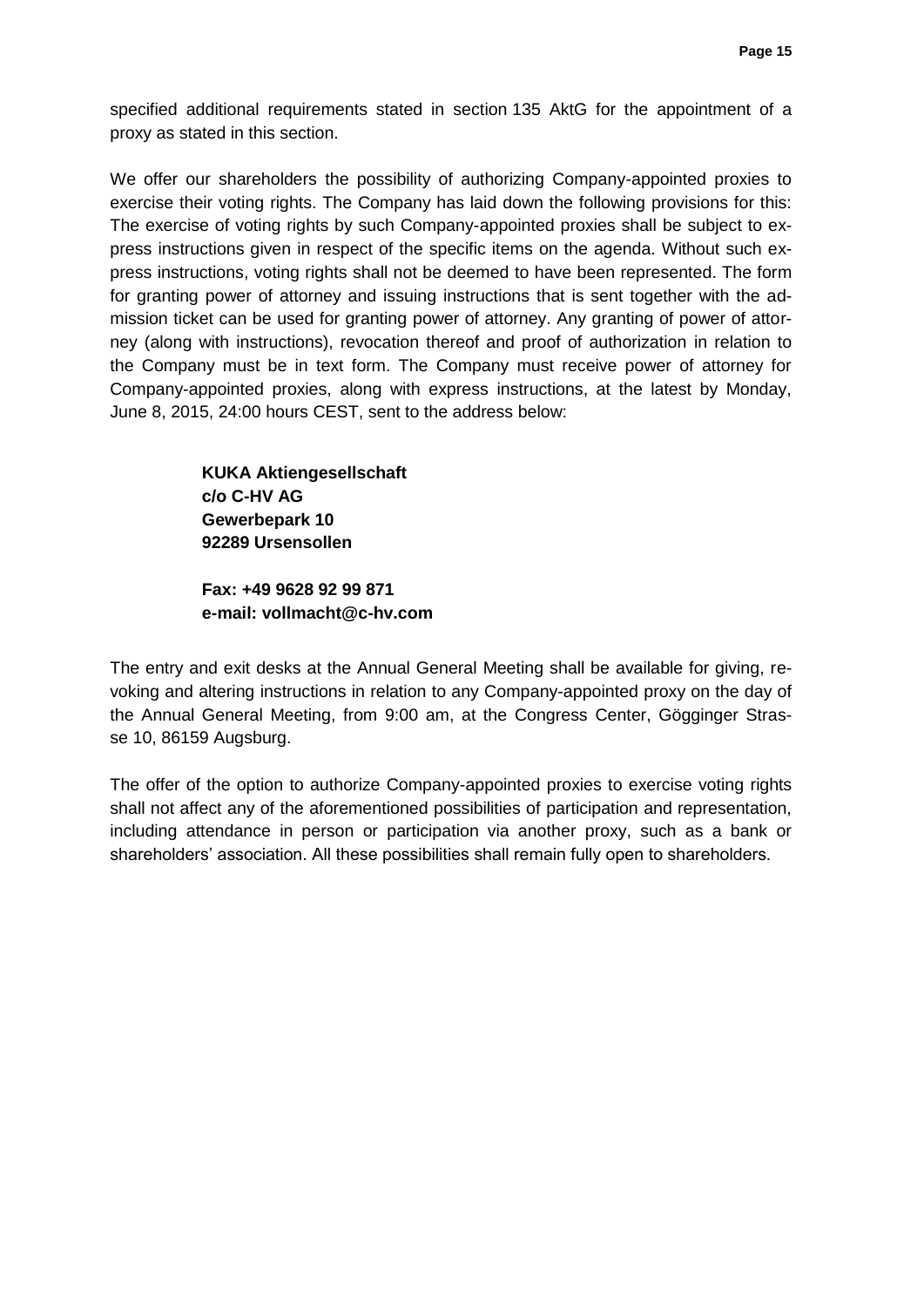### **Publication on the Company's website**

Shortly after the convening of the Annual General Meeting, the following information and documents shall be available on the Company's website at [www.kuka-ag.de](http://www.kuka-ag.de/) (cf. section 124a AktG):

- 1. The content of the convening notice, including an explanation as to why no resolution has been provided for Agenda Item 1, as well as the total number of shares and voting rights at the time of convening;
- 2. the documents to be made available to the General Meeting;
- 3. a form that can be used for voting by proxy.

## **Shareholder rights in accordance with section 122, para. 2, section 126, para. 1, section 127 and section 131, para. 1 AktG**

### **Addition to the agenda in accordance with section 122, para. 2 AktG**

Shareholders whose shares amount in aggregate to EUR 500,000 of the share capital may request that items be included in the agenda and published. A statement of grounds or a proposal for a resolution must be attached to every new item. Any such request must be directed in writing or using electronic means in accordance with section 126a BGB [German Civil Code] to the Executive Board of the Company (KUKA Aktiengesellschaft, Executive Board, reference: "Annual General Meeting", Zugspitzstrasse 140, 86165 Augsburg (e-mail: hauptversammlung2015@kuka.com)) and must be received by the Company at least 30 days prior to the Annual General Meeting, not counting the day of receipt and the day of the Annual General Meeting. The last permissible day of receipt is therefore Sunday, May 10, 2015, 24:00 hours CEST. Further details concerning the prerequisites for exercising this right and the limitations of this right can be found on the Company's website at [www.kuka-ag.de](http://www.kuka-ag.de/) under "Announcements in accordance with section 121, para. 3, sentence 3, no. 3 AktG regarding shareholder rights".

## **Motions and nominations by shareholders in accordance with section 126, para. 1 and section 127 AktG**

Shareholders may propose motions regarding specific items on the agenda (cf. section 126 AktG). The same applies to nominations for the election of Supervisory Board members or the auditors of the annual financial statements (cf. section 127 AktG).

According to section 126, para. 1 AktG, shareholder motions, including the name of the shareholder, a statement of grounds for the motion and any statement from the Management shall be made available to the persons entitled to access this information as set forth in section 125, para. 1 to 3 AktG under the conditions stated therein (this includes, among others, shareholders who demand this), provided that the shareholder has submitted a countermotion to a motion of the Executive Board and/or Supervisory Board on a specific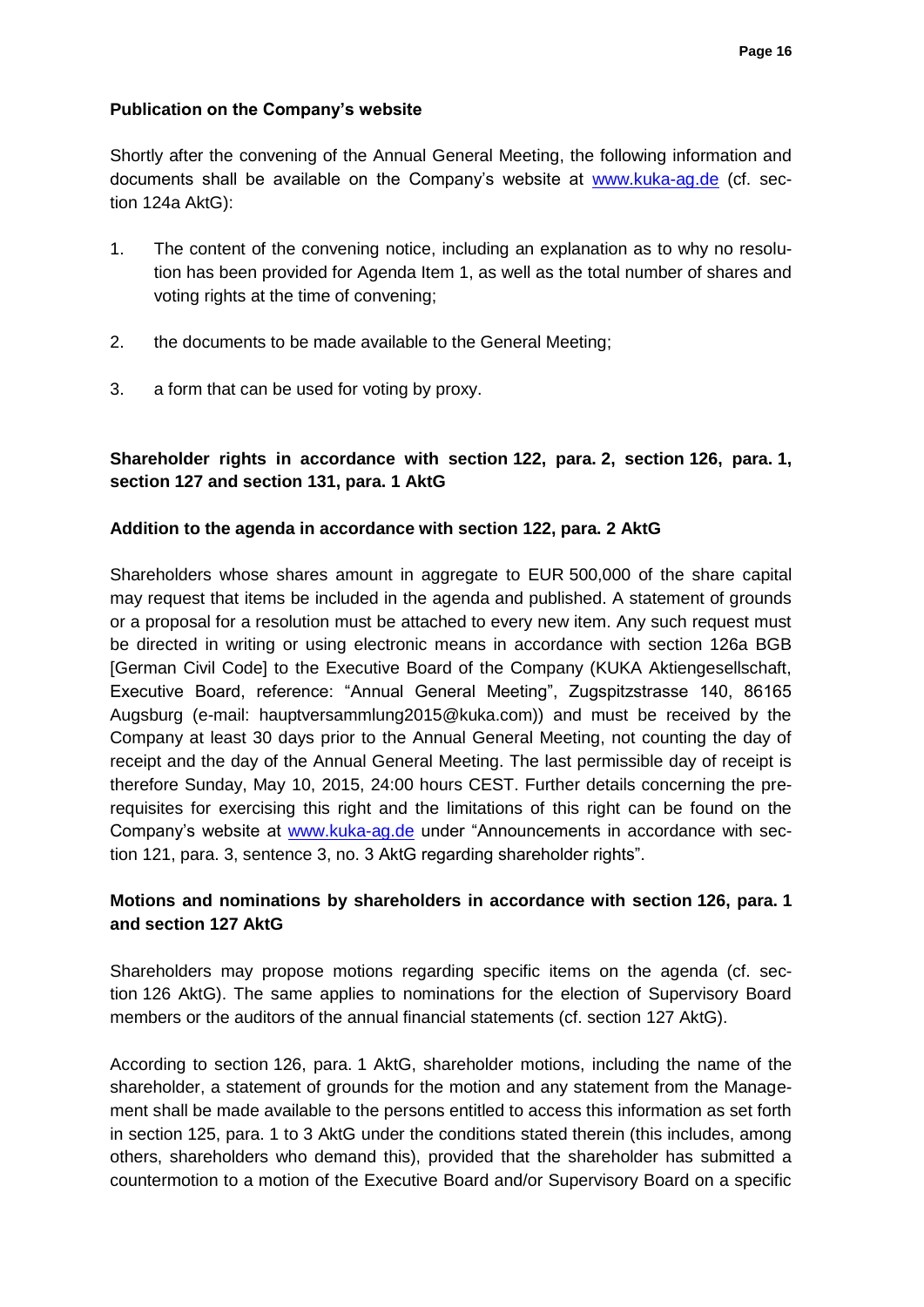item on the agenda, with a statement of grounds for the countermotion, to the address given below at least 14 days before the Company's Annual General Meeting, not counting the day of receipt. The last permissible day of receipt is therefore Tuesday, May 26, 2015, 24:00 hours CEST. A countermotion does not have to be made available if one of the exclusions under section 126, para. 2 AktG applies. Further details concerning the prerequisites for exercising this right and the limitations of this right can be found on the Company's website at [www.kuka-ag.de](http://www.kuka-ag.de/) under "Announcements in accordance with section 121, para. 3, sentence 3, no. 3 AktG regarding shareholder rights".

The right of each shareholder to propose, during the Annual General Meeting, countermotions regarding the various agenda items even without prior communication to the Company shall remain unaffected. We point out that any countermotions sent to the Company in advance in due time shall be considered at the Annual General Meeting only if they are made orally during the meeting.

A statement of grounds does not need to be provided for nominations made by shareholders in accordance with section 127 AktG. Nominations for election shall be made available only if they include the name, the profession exercised and the place of residence of the nominee and, in the case of an election of Supervisory Board members, information on their membership in other supervisory boards prescribed by law (cf. section 127, sentence 3 in conjunction with section 124, para. 3 and section 125, para. 1, sentence 5 AktG). According to section 127, sentence 1 in conjunction with section 126, para. 2 AktG, there are further grounds on which nominations for election do not need to be made available on the Internet. In all other respects, the prerequisites and provisions for making motions available shall correspondingly apply, in particular that Tuesday, May 26, 2015, 24:00 hours CEST, is the last permissible date for the receipt of nominations at the address given below, in order for them to still be made available. Further details concerning the prerequisites for exercising this right and the limitations of this right can be found on the Company's website at [www.kuka-ag.de](http://www.kuka-ag.de/) under "Announcements in accordance with section 121, para. 3, sentence 3, no. 3 AktG regarding shareholder rights".

Any motions (including any statement of grounds) or nominations made by shareholders in accordance with section 126, para. 1 and section 127 AktG must be sent exclusively to:

> **Executive Board KUKA Aktiengesellschaft Reference "Annual General Meeting" Zugspitzstrasse 140 86165 Augsburg, Germany**

**Fax: +49 821 797 5393 e-mail: hauptversammlung2015@kuka.com**

Motions and nominations for election that are to be made available (including the name of the shareholder and  $-$  in the case of motions  $-$  a statement of grounds) shall be made